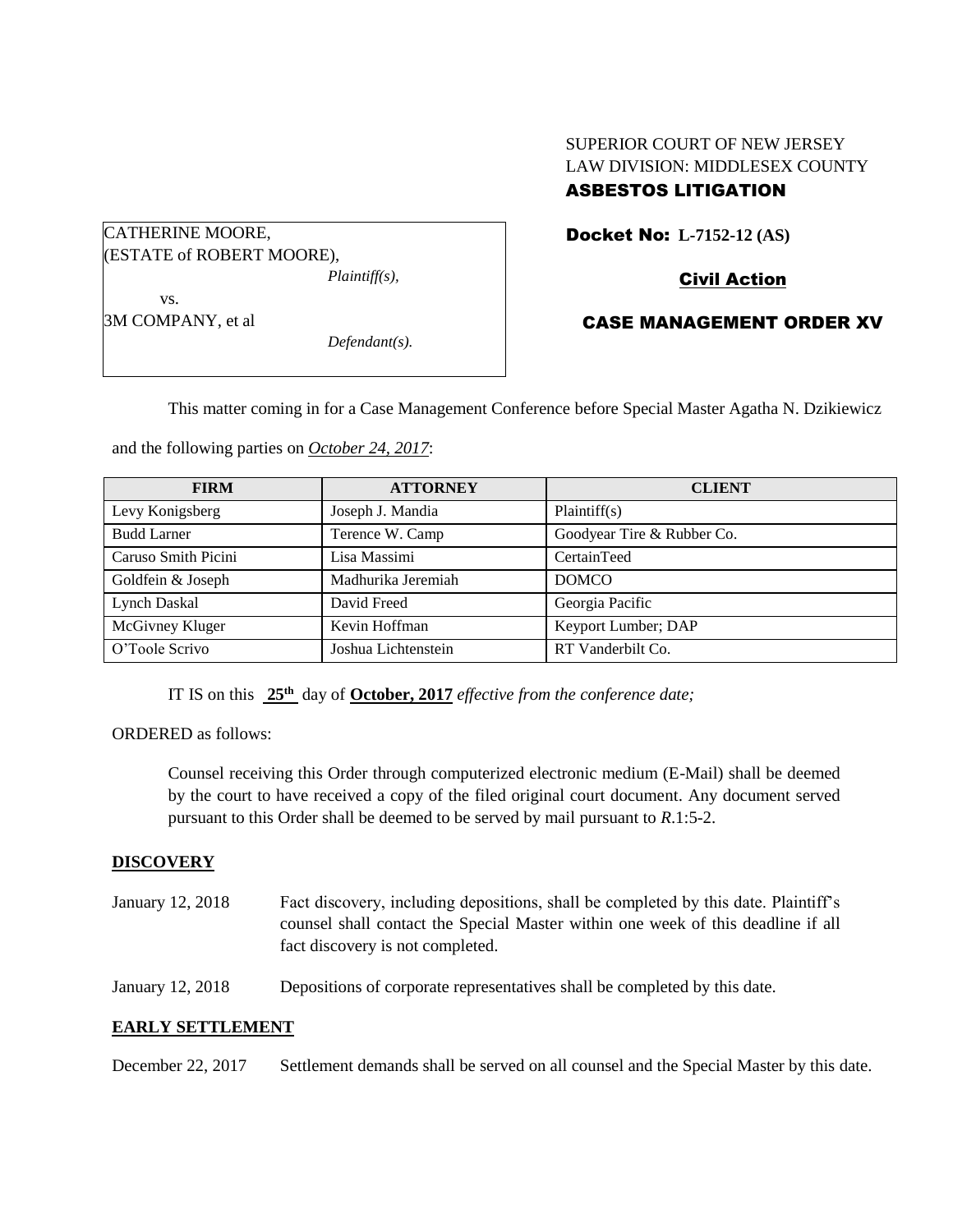#### **SUMMARY JUDGMENT MOTION PRACTICE**

| January 19, 2018   | Plaintiff's counsel shall advise, in writing, of intent not to oppose motions by this date. |
|--------------------|---------------------------------------------------------------------------------------------|
| February $2, 2018$ | Summary judgment motions shall be filed no later than this date.                            |
| March 2, 2018      | Last return date for summary judgment motions.                                              |

#### **MEDICAL DEFENSE**

- February 2, 2018 Plaintiff shall serve medical expert reports by this date.
- April 13, 2018 Defendants shall identify its medical experts and serve medical expert reports, if any, by this date. In addition, defendants shall notify plaintiff's counsel (as well as all counsel of record) of a joinder in an expert medical defense by this date.

#### **LIABILITY EXPERT REPORTS**

February 2, 2018 Plaintiff shall identify its liability experts and serve liability expert reports or a certified expert statement by this date or waive any opportunity to rely on liability expert testimony.

April 13, 2018 Defendants shall identify its liability experts and serve liability expert reports, if any, by this date or waive any opportunity to rely on liability expert testimony.

#### **ECONOMIST EXPERT REPORTS**

- February 2, 2018 Plaintiff shall identify its expert economists and serve expert economist report(s), if any, by this date or waive any opportunity to rely on economic expert testimony.
- April 13, 2018 Defendants shall identify its expert economists and serve expert economist report(s), if any, by this date or waive any opportunity to rely on economic expert testimony.

#### **EXPERT DEPOSITIONS**

May 4, 2018 Expert depositions shall be completed by this date. To the extent that plaintiff and defendant generic experts have been deposed before, the parties seeking that deposition in this case must file an application before the Special Master and demonstrate the necessity for that deposition. To the extent possible, documents requested in a deposition notice directed to an expert shall be produced three days in advance of the expert deposition. The expert shall not be required to produce documents that are readily accessible in the public domain.

 $\_$  ,  $\_$  ,  $\_$  ,  $\_$  ,  $\_$  ,  $\_$  ,  $\_$  ,  $\_$  ,  $\_$  ,  $\_$  ,  $\_$  ,  $\_$  ,  $\_$  ,  $\_$  ,  $\_$  ,  $\_$  ,  $\_$  ,  $\_$  ,  $\_$  ,  $\_$  ,  $\_$  ,  $\_$  ,  $\_$  ,  $\_$  ,  $\_$  ,  $\_$  ,  $\_$  ,  $\_$  ,  $\_$  ,  $\_$  ,  $\_$  ,  $\_$  ,  $\_$  ,  $\_$  ,  $\_$  ,  $\_$  ,  $\_$  ,